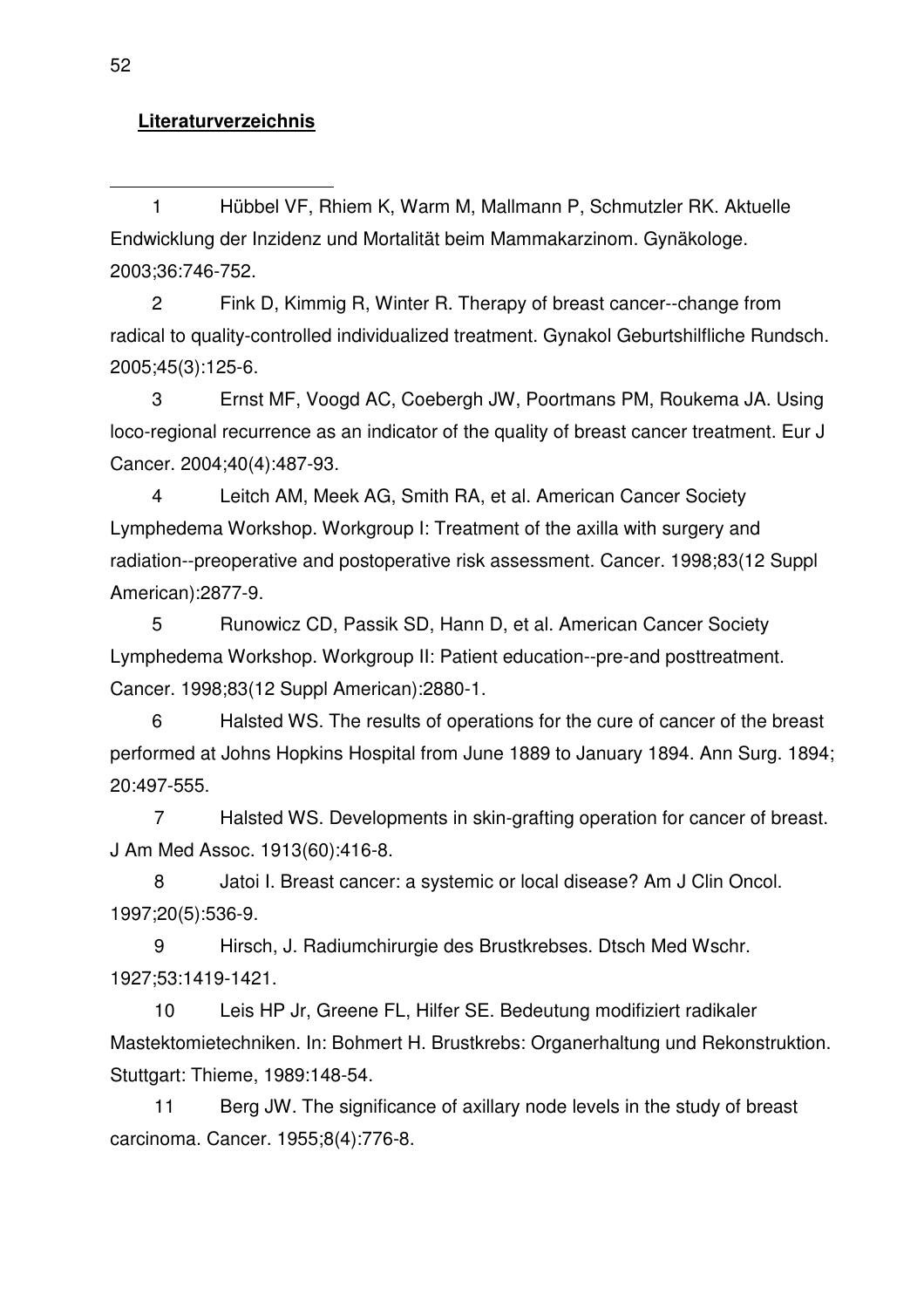12 Kodama H. Modification of muscle-preserving radical mastectomy. Cancer. 1979;44(4):1517-22.

l

13 Auchincloss H. Modified radical mastectomy: why not? Am J Surg. 1970;119(5):506-9.

14 Madden JL. Modified radical mastectomy. Surg Gynecol Obstet. 1965;121(6):1221-30.

15 Robinson GN, van Heerden JA, Payne WS, Taylor WF, Gaffey TA. The primary surgical treatment of carcinoma of the breast: a changing trend toward modified radical mastectomy. Mayo Clin Proc. 1976;51(7):433-42.

16 Patey DH. A review of 146 cases of carcinoma of the breast operated on between 1930 and 1943. Br J Cancer. 1967;21(2):260-9.

17 Handley RS, Thackray AC. Conservative radial mastectomy (Patey's operation). Ann Surg. 1969;170(6):880-2.

18 Nemoto T, Vana J, Bedwani RN, Baker HW, McGregor FH, Murphy GP. Management and survival of female breast cancer: results of a national survey by the American College of Surgeons. Cancer. 1980;45(12):2917-24.

19 Auchincloss H. Significance of location and number of axillary metastases in carcinoma of the breast. Ann Surg. 1963;158:37-46.

20 Urban JA, Baker HW. Radical mastectomy in continuity with en bloc resection of the internal mammary lymph-node chain; a new procedure for primary operable cancer of the breast. Cancer. 1952;5(5):992-1008.

21 Urban J.A. Surgical managment of palpable breast cancer. Cancer. 1980:46(4 Suppl):983-7.

22 Lacour J, Le M, Caceres E, Koszarowski T, Veronesi U, Hill C. Radical mastectomy versus radical mastectomy plus internal mammary dissection. Ten year results of an international cooperative trial in breast cancer. Cancer. 1983;51(10):1941- 3.

23 Meier P, Ferguson DJ, Karrison T. A controlled trial of extended radical versus radical mastectomy. Ten-year results. Cancer. 1989;63(1):188-95.

24 Morimoto T, Monden Y, Takashima S, et al. Five-year results of a randomized clinical trial comparing modified radical mastectomy and extended radical mastectomy for stage II breast cancer. Surg Today. 1994;24(3):210-4.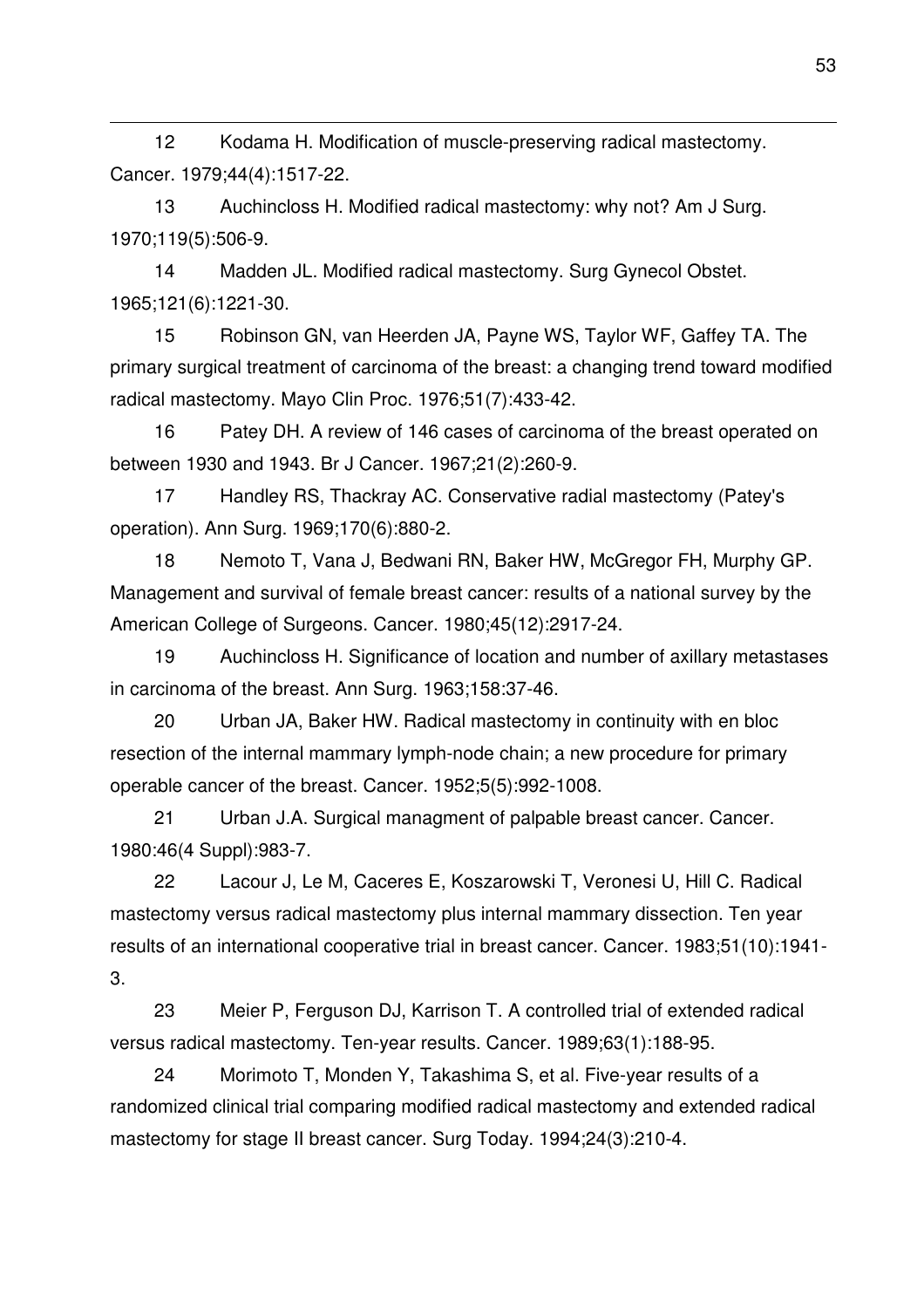25 McWhirter R. Treatment of cancer of breast by simple mastectomy and roentgenotherapy. Arch Surg. 1949;59:830-42.

26 McWhirter R. Cancer of the breast. JRadiol Electrol Med Nucl. 1967;48(11):768-9.

27 Keynes G. Conservative treatment of cancer of the breast. Br Med J. 1937; 2:643.

28 Peters MV. Wedge resection with or without radiation in early breast cancer. Int J Radiat Oncol Biol Phys. 1977;2(11-12):1151-6.

29 Crile G Jr. Biological observations on the treatment of cancer, Zentralbl Chir. 1974;99(13):395-401.

30 Calle R. The role of radiation therapy in the loco-regional treatment of breast cancer. Recent Results Cancer Res. 1976;(57):164-75.

31 Pierquin B, Baillet F, Wilson JF. Radiation therapy in the management of primary breast cancer. AJR Am J Roentgenol. 1976;127(4):645-8.

32 Spitalier JM, Gambarelli J, Brandone H, et al. Breast-conserving surgery with radiation therapy for operable mammary carcinoma: a 25-year experience. World J Surg. 1986;10(6):1014-20.

33 Montague ED. Experience with altered fractionation in radiation therapy of breast cancer. Radiology. 1968;90(5):962-6.

34 Hellman S. The place of radiation in the definitive management of carcinoma of the breast. Int J Radiat Oncol Biol Phys. 1977;2(3-4):369-70.

35 Veronesi U, Saccozzi R, Del Vecchio M, et al. Comparing radical mastectomy with quadrantectomy, axillary dissection, and radiotherapy in patients with small cancers of the breast. N Engl J Med. 1981;305(1):6-11.

36 Fisher B, Montague E, Redmond C, et al. Comparison of radical mastectomy with alternative treatments for primary breast cancer. A first report of results from a prospective randomized clinical trial. Cancer. 1977;39(6 Suppl):2827-39.

37 Fisher B. From Halsted to prevention and beyond: advances in the management of breast cancer during the twentieth century. Eur J Cancer. 1999;35(14):1963-73.

38 Hayward JL. The Guy's trial of treatments of "early" breast cancer. World J Surg. 1977;1(3):314-6.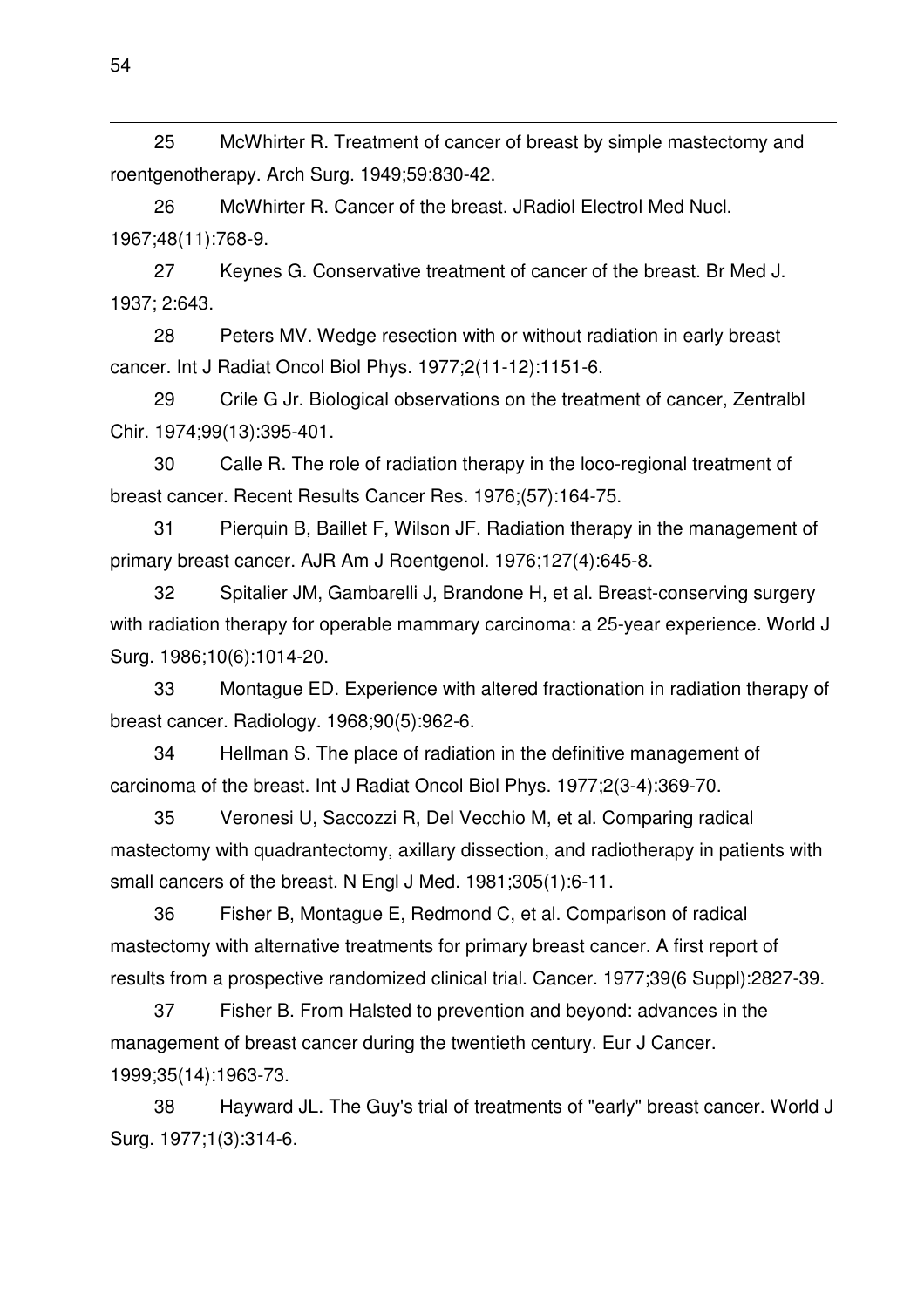39 van Dongen JA, Bartelink H, Fentiman IS, et al. Factors influencing local relapse and survival and results of salvage treatment after breast-conserving therapy in operable breast cancer: EORTC trial 10801, breast conservation compared with mastectomy in TNM stage I and II breast cancer. Eur J Cancer. 1992;28A(4-5):801-5.

l

40 Blichert-Toft M, Brincker H, Andersen JA, et al. A Danish randomized trial comparing breast-preserving therapy with mastectomy in mammary carcinoma. Preliminary results. Acta Oncol. 1988;27(6A):671-7.

41 Lichter AS, Lippman ME, Danforth DN Jr, et al. Mastectomy versus breastconserving therapy in the treatment of stage I and II carcinoma of the breast: a randomized trial at the National Cancer Institute. J Clin Oncol. 1992;10(6):976-83.

42 Veronesi U, Cascinelli N, Mariani L, et al. Twenty-year follow-up of a randomized study comparing breast-conserving surgery with radical mastectomy for early breast cancer. N Engl J Med. 2002;347(16):1227-32.

43 Fisher B, Anderson S, Bryant J, et al. Twenty-year follow-up of a randomized trial comparing total mastectomy, lumpectomy, and lumpectomy plus irradiation for the treatment of invasive breast cancer. N Engl J Med. 2002;347(16):1233-41.

44 Fisher B, Fisher ER: Barrier function of lymph node to tumor cells and erythrocytes I. Normal nodes. Cancer. 1967;20(11):1907-1913.

45 Fisher B. Entwicklung, Technik und Ergebnisse der brusterhaltenden Therapie. In: Bohmert H. Brustkrebs: Organerhaltung und Rekonstruktion. Stuttgart: Thieme, 1989:42-63.

46 Hellman S. Karnofsky Memorial Lecture. Natural history of small breast cancers. J Clin Oncol. 1994;12(10):2229-34.

47 Sakorafas GH. Breast cancer surgery--historical evolution, current status and future perspectives. Acta Oncol. 2001;40(1):5-18.

48 Clemons M, Danson S, Hamilton T, Goss P. Locoregionally recurrent breast cancer: incidence, risk factors and survival. Cancer Treat Rev. 2001;27(2):67-82.

49 Willner J, Kiricuta IC, Kolbl O. Locoregional recurrence of breast cancer following mastectomy: always a fatal event? Results of univariate and multivariate analysis. Int J Radiat Oncol Biol Phys. 1997;37(4):853-63.

50 Keshtgar MR, Baum M. Axillary dissection over the years: where to from here? World J Surg. 2001;25(6):761-6.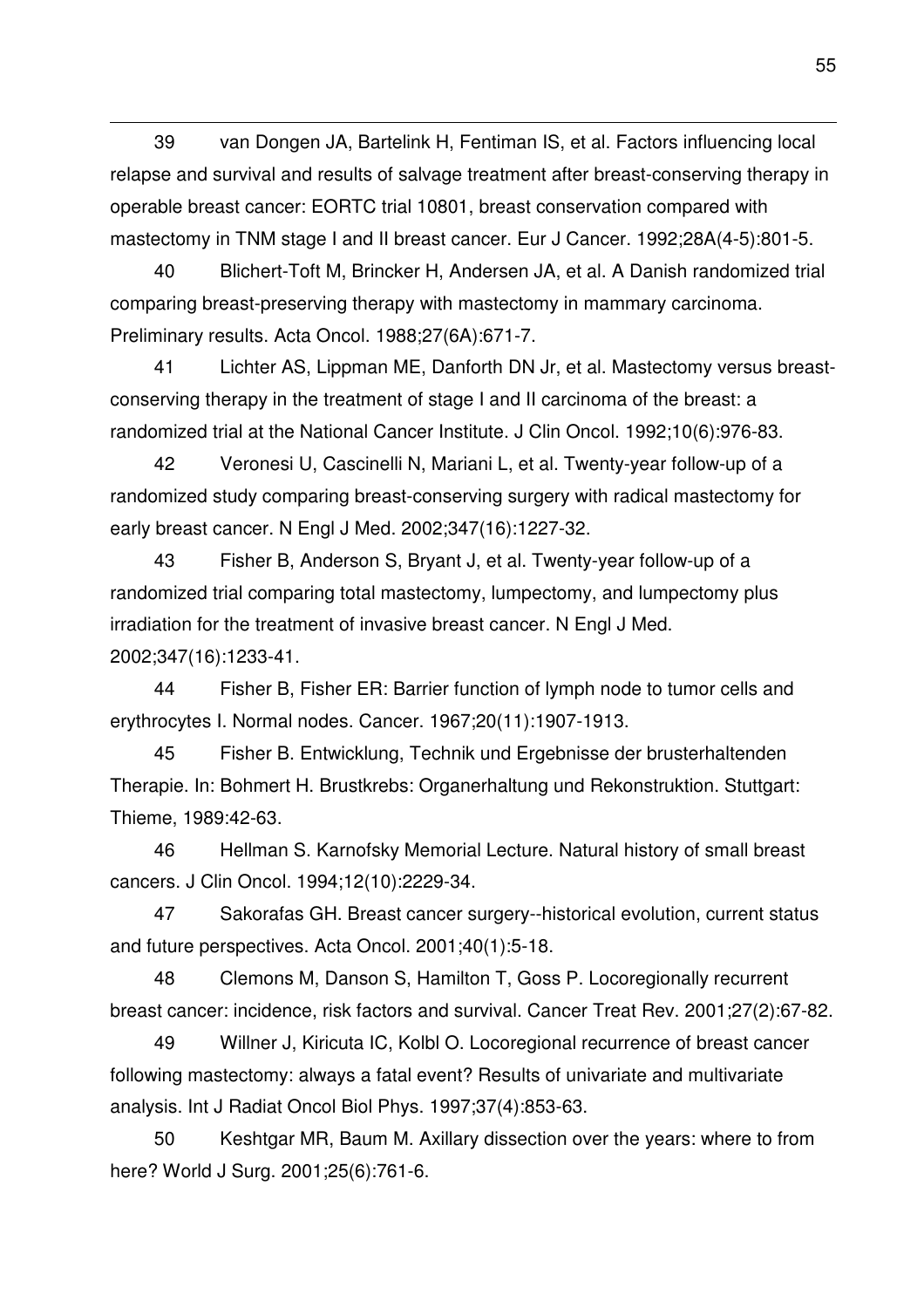51 Carter CL, Allen C, Henson DE. Relation of tumor size, lymph node status, and survival in 24,740 breast cancer cases. Cancer. 1989;63(1):181-7.

52 Clodius L. Minimizing secondary arm lymphedema from axillary dissection. Lymphology. 2001;34(3):106-10.

53 Meek AG. Breast radiotherapy and lymphedema. Cancer. 1998;83(12 Suppl American):2788-97.

54 Maunsell E, Brisson J, Deschenes L. Arm problems and psychological distress after surgery for breast cancer, Can J Surg. 1993;36(4):315-20.

55 Stewart FW, Treves N. Lymphangiosarcoma in postmastectomy lymphedema: a report of six cases in elephantiasis chirurgica. Cancer. 1948;1:64-81.

56 Heitmann C, Ingianni G. Stewart-Treves syndrome: lymphangiosarcoma following mastectomy. Ann Plast Surg. 2000;44(1):72-5.

57 Harwood CA, Mortimer PS. Causes and clinical manifestations of lymphatic failure. Clin Dermatol. 1995;13(5):459-71.

58 Petrek JA, Lerner R. Lymphedema. In: Harris JR, Lippman ME, Morrow M, Hellman S. Diseases of the breast. Philadelphia: Lippincott-Raven, 1995:896-900.

59 Pain SJ, Purushotham AD. Lymphoedema following surgery for breast cancer. Br J Surg. 2000;87(9):1128-41.

60 Schuchhardt C, Bimler E. Das sekundäre Lymphödem nach operativen gynäkologischen Eingriffen – Stiefkind der onkologischen Nachsorgebehandlung. Gynäkologe. 2003;36(6):496-506.

61 Földi E, Földi M. Lymphostatische Krankheitsbilder. In Földi M, Kubik S: Lehrbuch der Lymphologie für Mediziner und Physiotherapeuten. 4. Aufl. Stuttgart, Jena Lübeck, Ulm: G. Fischer, 1999:275-327.

62 Halsted WS. Swelling of arm after operation for cancer of breast – elephantiasis chirurgica – its cause and prevention. Bull Johns Hopkins Hosp. 1921;32:309-313.

63 Matas R. Surgical treatment of elephantiasis and elephantoid states dependent upon chrinic obstruction of lymphatic and venous channels. Am J Trop Dis. 1913;1:60-85.

64 Földi E, Földi M. Das postmastektomische Armlymphödem. In: Schildberg FW, Kiffner E. Interdisziplinäre Therapie des Mammakarzinoms. Erlangen: Perimed Fachbuch-Verlagsgesellschaft, 1985:272-86.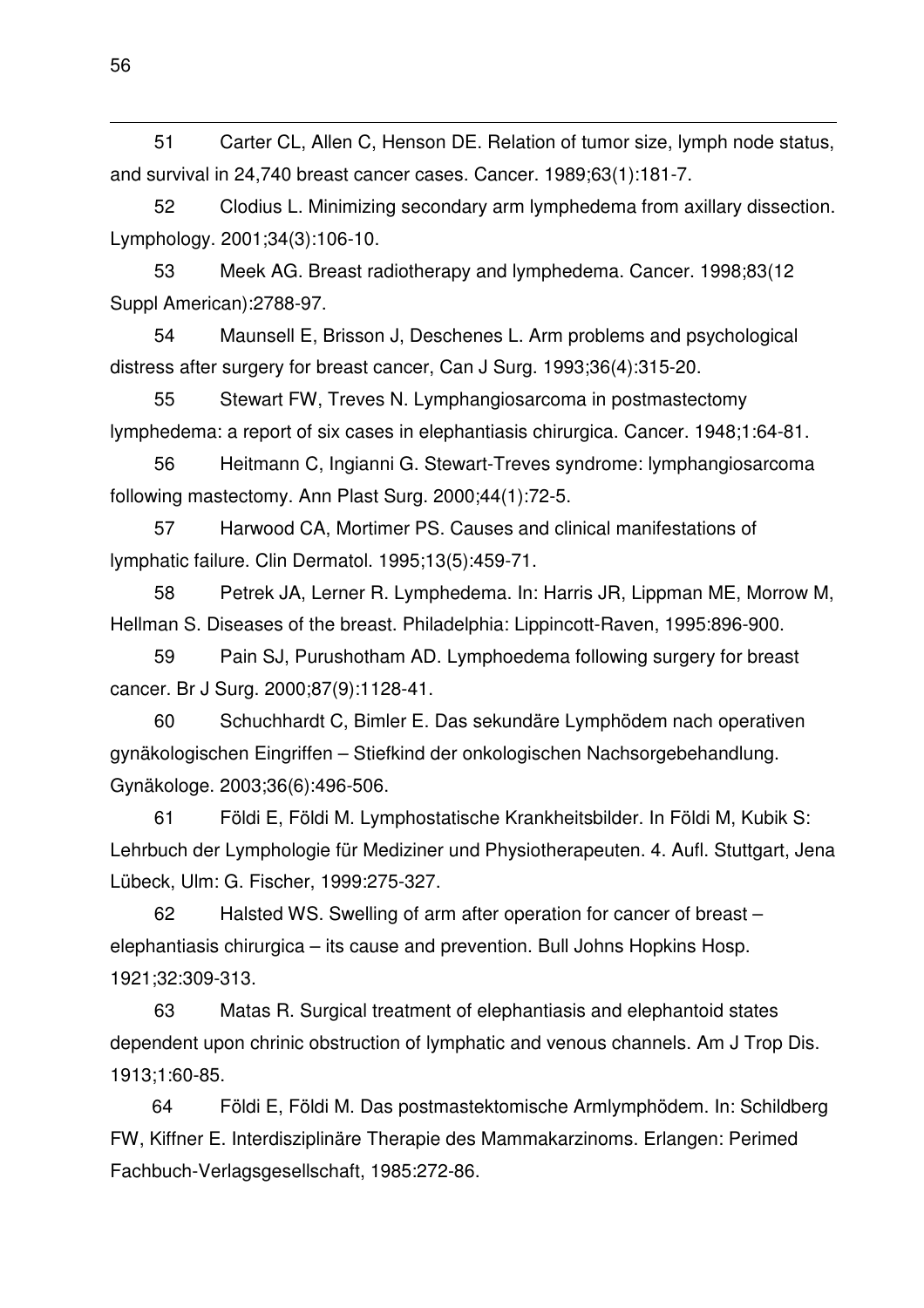65 van der Veen P, De Voogdt N, Lievens P, Duquet W, Lamote J, Sacre R. Lymphedema development following breast cancer surgery with full axillary resection. Lymphology. 2004;37(4):206-8.

l

66 Kissin MW, Querci della Rovere G, Easton D, Wesrbury G. Risk of lymphoedema following the treatment of breast cancer. Br J Surg. 1986;73(7):580-4.

67 Segerstrom K, Bjerle P, Graffman S, Nystrom A. Factors that influence the incidence of brachial oedema after treatment of breast cancer. Scand J Plast Reconstr Surg Hand Surg. 1992;26(2):223-7.

68 Casley-Smith JR, Casley-Smith JR. Lymphedema initiated by aircraft flights. Aviat Space Environ Med. 1996;67(1):52-6.

69 Rockson SG. Precipitating factors in lymphedema: myths and realities. Cancer. 1998;83(12 Suppl American):2814-6.

70 Földi E, Földi M, Clodius L. The lymphedema chaos: a lancet. Ann Plast Surg. 1989;22(6):505-15.

71 Bunce IH, Mirolo BR, Hennessy JM, Ward LC, Jones LC. Postmastectomy lymphoedema treatment and measurement. Med J Aust. 1994;161(2):125- 8.

72 Brown J. A clinically useful method for evaluating lymphedema. Clin J Oncol Nurs. 2004;8(1):35-8.

73 Cheville AL, McGarvey CL, Petrek JA, Russo SA, Thiadens SR, Taylor ME. The grading of lymphedema in oncology clinical trials. Semin Radiat Oncol. 2003;13(3):214-25.

74 Harris SR, Hugi MR, Olivotto IA, Levine M; Steering Committee for Clinical Practice Guidelines for the Care and Treatment of Breast Cancer. Clinical practice guidelines for the care and treatment of breast cancer: 11. Lymphedema. CMAJ. 2001;164(2):191-9.

75 Kaulesar Sukul DM, den Hoed PT, Johannes EJ, van Dolder R, Benda E. Direct and indirect methods for the quantification of leg volume: comparison between water displacement volumetry, the disk model method and the frustum sign model method, using the correlation coefficient and the limits of agreement. J Biomed Eng. 1993;15(6):477-80.

76 Clodius L, Deak L, Piller NB. A new instrument for the evaluation of tissue tonicity in lymphoedema. Lymphology. 1976;9(1):1-5.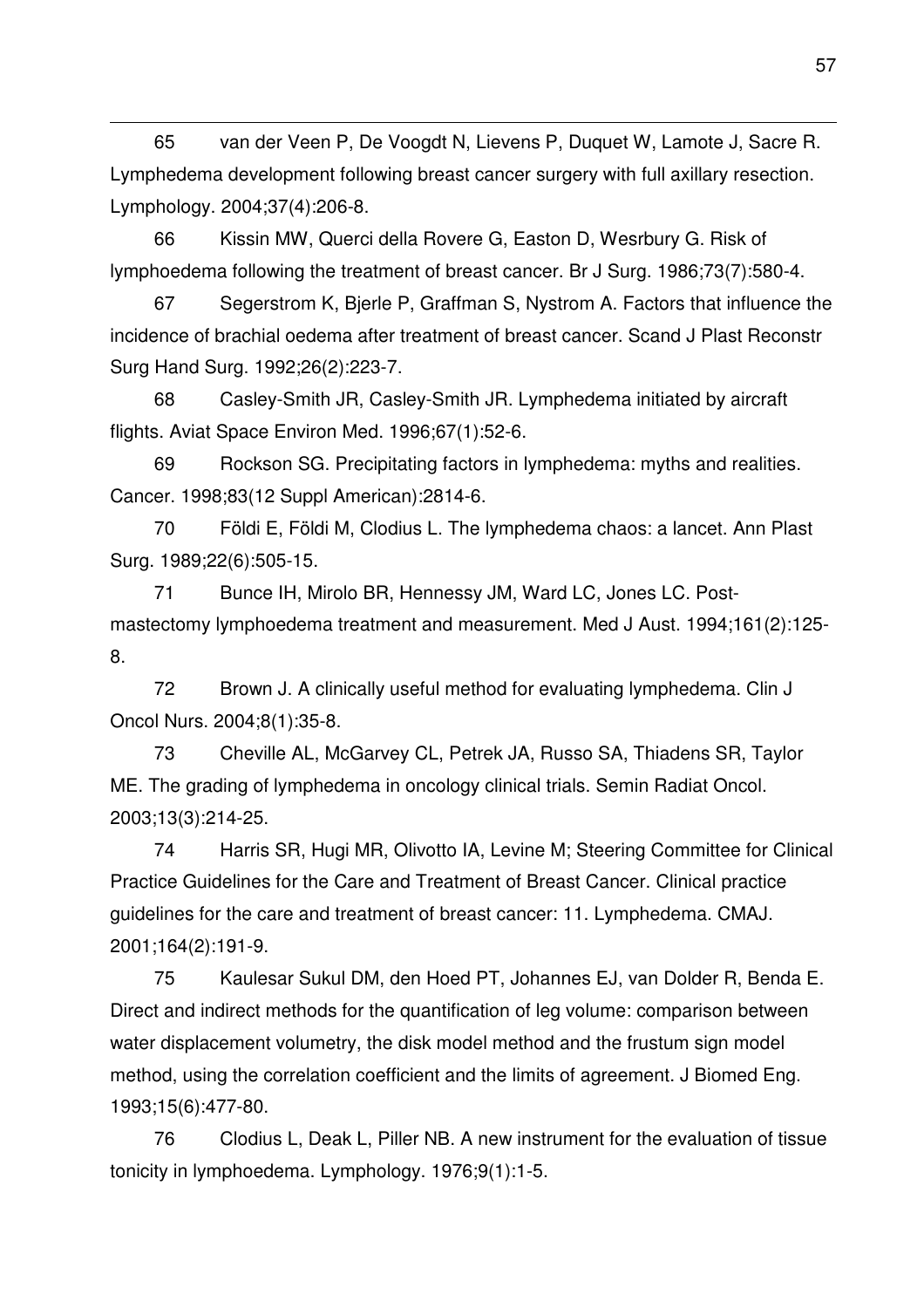77 Piller NB, Clodius L. The use of a tissue tonometer as a diagnostic aid in extremity lymphoedema: a determination of its conservative treatment with benzopyrones. Lymphology. 1976;9(4):127-32.

78 Cornish BH, Chapman M, Hirst C, et al. Early diagnosis of lymphedema using multiple frequency bioimpedance. Lymphology. 2001;34(1):2-11.

79 Duewell S, Hagspiel KD, Zuber J, Schulthess GK, Bollinger A, Fuchs WA. Swollen lower extremity: role of MR imaging. Radiology. 1992;184(1):227-31.

80 Goltner E, Gass P, Haas JP, Schneider P. The importance of volumetry, lymphscintigraphy and computer tomography in the diagnosis of brachial edema after mastectomy. Lymphology. 1988;21(3):134-43.

81 Filippetti M, Santoro E, Graziano F, Petric M, Rinaldi G. Modern therapeutic approaches to postmastectomy brachial lymphedema. Microsurgery. 1994;15(8):604-10.

82 Bourgeois P, Leduc O, Leduc A. Imaging techniques in the management and prevention of posttherapeutic upper limb edemas. Cancer. 1998;83(12 Suppl American):2805-13.

83 Stemmer R. A clinical symptom for the early and differential diagnosis of lymphedema. Vasa. 1976;5(3):261-2.

84 Stemmer R. Stemmer's sign--possibilities and limits of clinical diagnosis of lymphedema. Wien Med Wochenschr. 1999;149(2-4):85-6.

85 Rockson SG, Miller LT, Senie R, et al. American Cancer Society Lymphedema Workshop. Workgroup III: Diagnosis and management of lymphedema. Cancer. 1998;83(12 Suppl American):2882-5.

86 Petrek JA, Senie RT, Peters M, Rosen PP. Lymphedema in a cohort of breast carcinoma survivors 20 years after diagnosis. Cancer. 2001;92(6):1368-77.

87 Norman SA, Miller LT, Erikson HB, Norman MF, McCorkle R. Development and validation of a telephone questionnaire to characterize lymphedema in women treated for breast cancer. Phys Ther. 2001;81(6):1192-205.

88 Runowicz CD. Lymphedema: patient and provider education: current status and future trends. Cancer. 1998;83(12 Suppl American):2874-6.

89 Lobb AW, Harkins HN. Postmastectomy swelling of the arm; with a note on the effect of segmental resection of the axillary vein at the time of radical mastectomy. West J Surg Obstet Gynecol. 1949;57(11):550-7.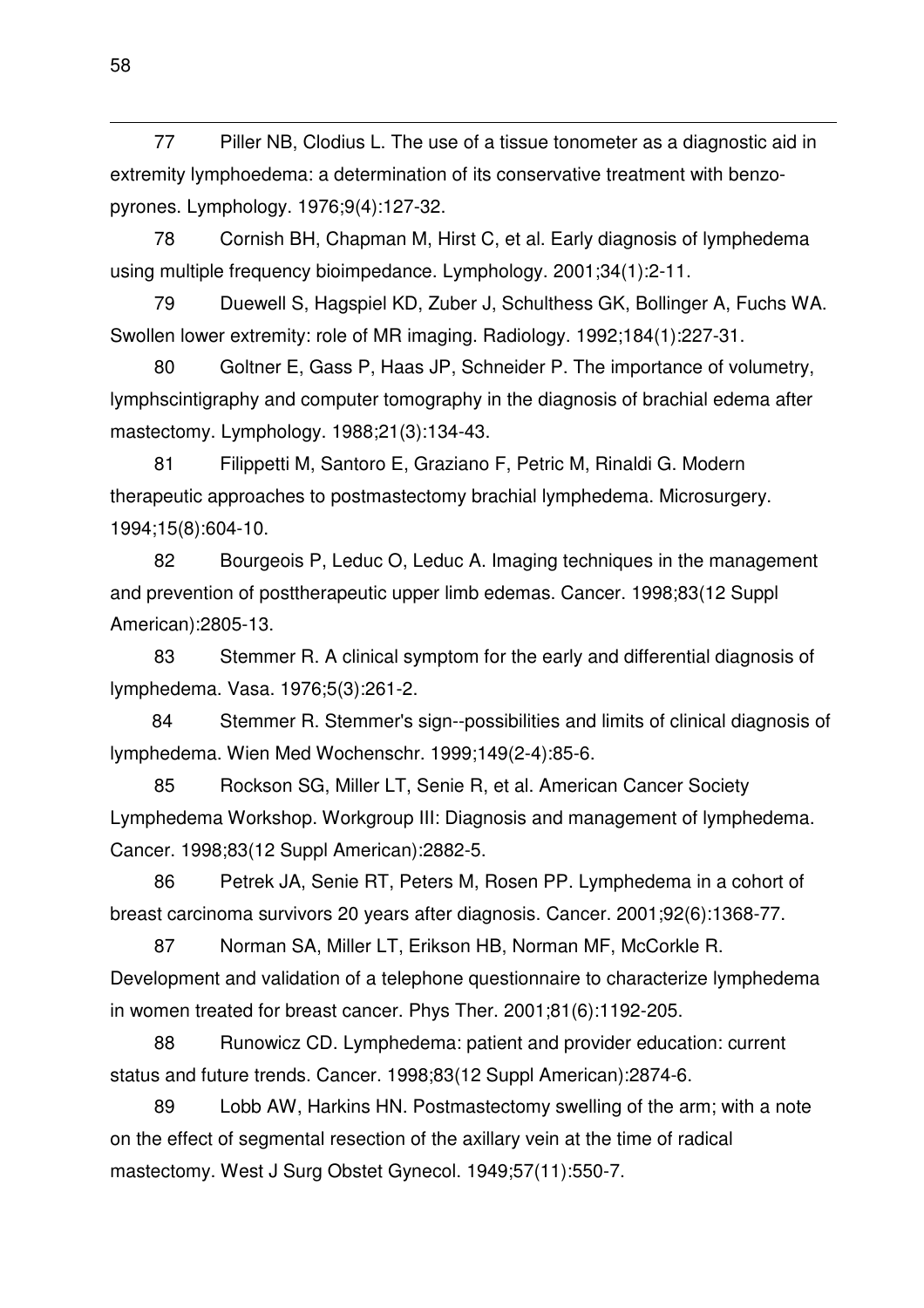90 Daland EM. The incidence of swollen arms after radical mastectomy and suggestions for prevention N Engl J Med. 1950;242(13):497-502.

91 MacDonald I, Osman K. Postmastectomy lymphedema. Am J Surg. 1955;90(2):281-6.

l

92 Treves N. An evaluation of the etiological factors of lymphedema following radical mastectomy; an analysis of 1,007 cases. Cancer. 1957;10(3):444-59.

93 Britton RC, Nelson PA. Causes and treatment of post-mastectomy lymphedema of the arm. Report of 114 cases. JAMA. 1962;180:95-102.

94 Logan V. Incidence and prevalence of lymphoedema: a literature review. J Clin Nurs. 1995;4(4):213-9.

95 Petrek JA, Heelan MC. Incidence of breast carcinoma-related lymphedema. Cancer. 1998;83(12 Suppl American):2776-81.

96 Petrek JA, Pressman PI, Smith RA. Lymphedema: current issues in research and management. CA Cancer J Clin. 2000;50(5):292-307.

97 Erickson VS, Pearson ML, Ganz PA, et al. Arm edema in breast cancer patients. J Natl Cancer Inst. 2001;93(2):96-111.

98 Schünemann H, Willich N. Lymphedema after breast carcinoma. A study of 5868 cases. Dtsch Med Wochenschr. 1997;122(17):536-41.

99 Armer J, Fu MR, Wainstock JM, Zagar E, Jacobs LK. Lymphedema following breast cancer treatment, including sentinel lymph node biopsy. Lymphology. 2004;37(2):73-91.

100 Werner RS, McCormick B, Petrek J, et al. Arm edema in conservatively managed breast cancer: obesity is a major predictive factor. Radiology. 1991;180(1):177-84.

101 Rietman JS, Dijkstra PU, Hoekstra HJ, et al. Late morbidity after treatment of breast cancer in relation to daily activities and quality of life: a systematic review. Eur J Surg Oncol. 2003;29(3):229-38.

102 Swedborg I, Borg G, Sarnelid M. Somatic sensation and discomfort in the arm of post-mastectomy patients. Scand J Rehabil Med. 1981;13(1):23-9.

103 Hack TF, Cohen L, Katz J, Robson LS, Goss P. Physical and psychological morbidity after axillary lymph node dissection for breast cancer. J Clin Oncol. 1999;17(1):143-9.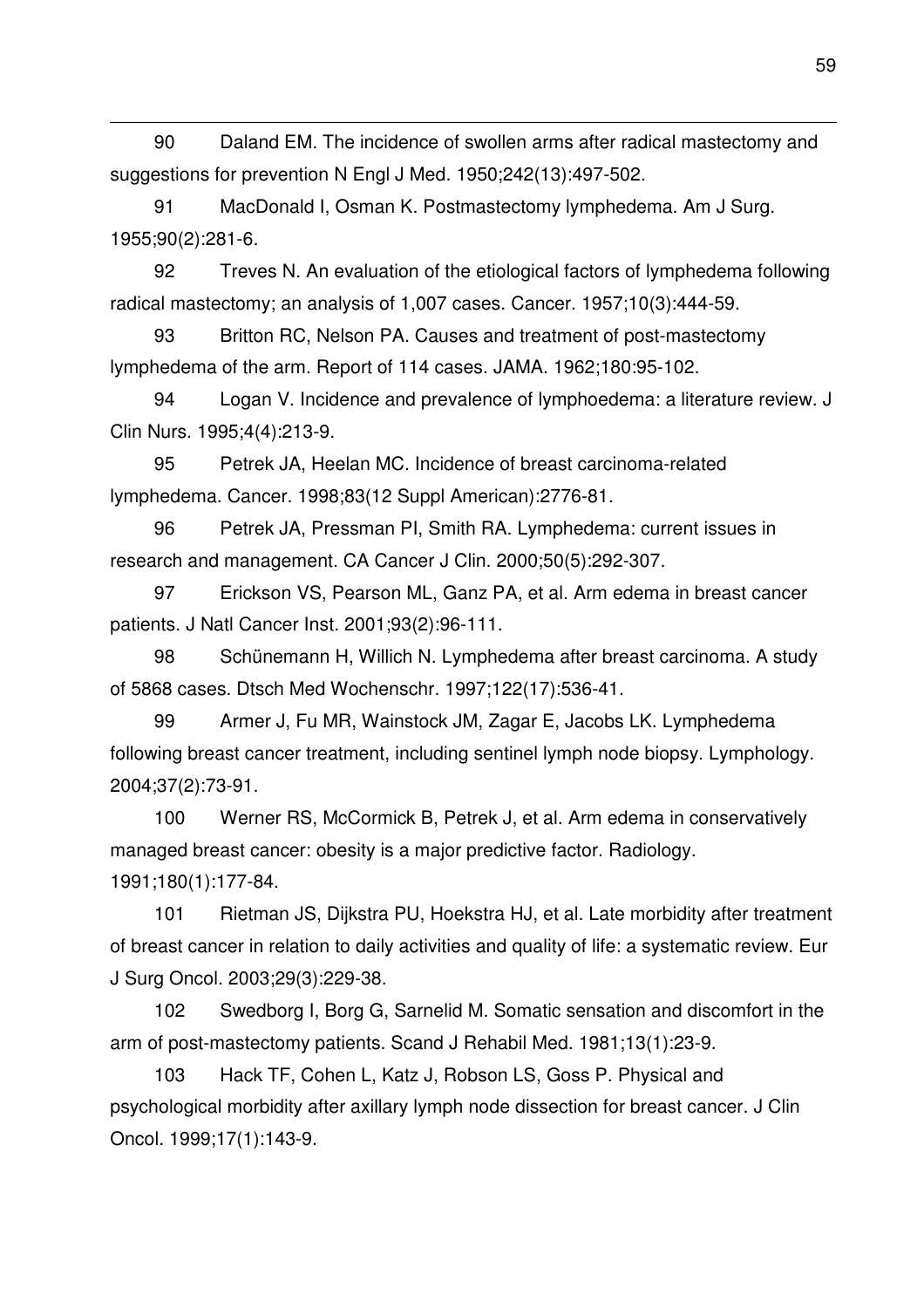104 Sugden EM, Rezvani M, Harrison JM, Hughes LK. Shoulder movement after the treatment of early stage breast cancer. Clin Oncol (R Coll Radiol). 1998;10(3):173-81.

105 Gosselink R, Rouffaer L, Vanhelden P, Piot W, Troosters T, Christiaens MR. Recovery of upper limb function after axillary dissection. J Surg Oncol. 2003;83(4):204-11.

106 Jansen RF, van Geel AN, de Groot HG, Rottier AB, Olthuis GA, van Putten WL. Immediate versus delayed shoulder exercises after axillary lymph node dissection. Am J Surg. 1990;160(5):481-4.

107 Christodoulakis M, Sanidas E, de Bree E, Michalakis J, Volakakis E, Tsiftsis D. Axillary lymphadenectomy for breast cancer - the influence of shoulder mobilisation on lymphatic drainage. Eur J Surg Oncol. 2003;29(4):303-5.

108 Wingate L, Croghan I, Natarajan N, Michalek AM, Jordan C. Rehabilitation of the mastectomy patient: a randomized, blind, prospective study. Arch Phys Med Rehabil. 1989;70(1):21-4.

109 Box RC, Reul-Hirche HM, Bullock-Saxton JE, Furnival CM. Shoulder movement after breast cancer surgery: results of a randomised controlled study of postoperative physiotherapy. Breast Cancer Res Treat. 2002;75(1):35-50.

110 Tengrup I, Tennvall-Nittby L, Christiansson I, Lavrin M. Arm morbidity after breast-conserving therapy for breast cancer. Acta Oncol. 2000;39(3):393-7.

111 Ernst MF, Voogd AC, Balder W, Klinkenbijl JH, Roukema JA. Early and late morbidity associated with axillary levels I-III dissection in breast cancer. J Surg Oncol. 2002;79(3):151-6.

112 Tasmuth T, von Smitten K, Kalso E. Pain and other symptoms during the first year after radical and conservative surgery for breast cancer. Br J Cancer. 1996;74(12):2024-31.

113 Carpenter JS, Sloan P, Andrykowski MA, et al. Risk factors for pain after mastectomy/lumpectomy. Cancer Pract. 1999;7(2):66-70.

114 Freeman SR, Washington SJ, Pritchard T, Barr L, Baildam AD, Bundred NJ. Long term results of a randomised prospective study of preservation of the intercostobrachial nerve. Eur J Surg Oncol. 2003;29(3):213-5.

115 Taylor KO. Morbidity associated with axillary surgery for breast cancer. ANZ J Surg. 2004;74(5):314-7.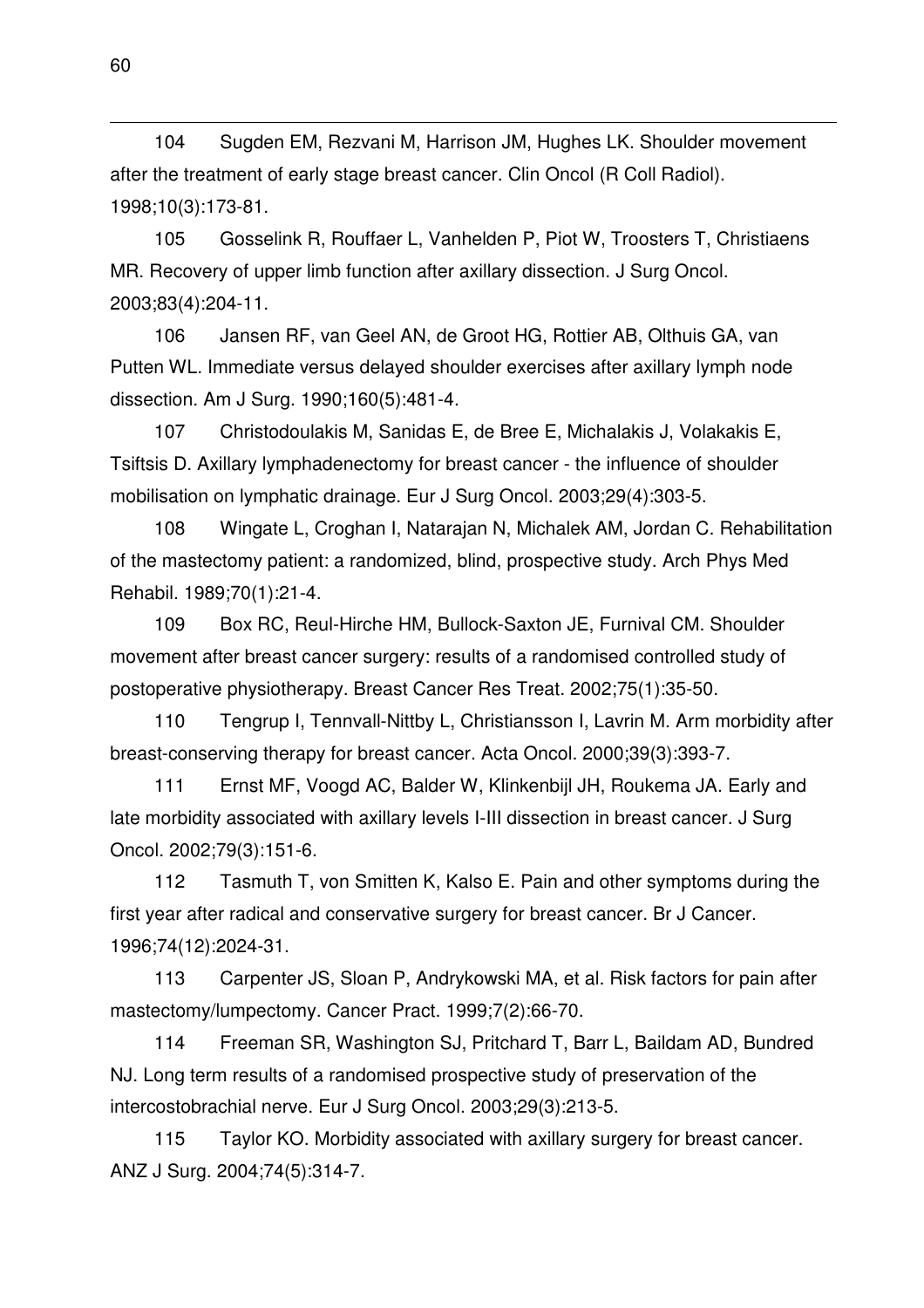116 Torresan RZ, Cabello C, Conde DM, Brenelli HB. Impact of the preservation of the intercostobrachial nerve in axillary lymphadenectomy due to breast cancer. Breast J. 2003;9(5):389-92.

117 Engel J, Kerr J, Schlesinger-Raab A, Sauer H, Holzel D. Axilla surgery severely affects quality of life: results of a 5-year prospective study in breast cancer patients. Breast Cancer Res Treat. 2003;79(1):47-57.

118 Kwan W, Jackson J, Weir LM, Dingee C, McGregor G, Olivotto IA. Chronic arm morbidity after curative breast cancer treatment: prevalence and impact on quality of life. J Clin Oncol. 2002;20(20):4242-8.

119 Voogd AC, Ververs JM, Vingerhoets AJ, Roumen RM, Coebergh JW, Crommelin MA. Lymphoedema and reduced shoulder function as indicators of quality of life after axillary lymph node dissection for invasive breast cancer. Br J Surg. 2003;90(1):76-81.

120 Herfarth C, Bastert G. Die Revolution in der Onkologie am Beispiel des Mammakarzinoms. Chirurg. 2004;75(11):1129-34.

121 Pavy JJ, Denekamp J, Letschert J, et al. EORTC Late Effects Working Group. Late effects toxicity scoring: the SOMA scale. Radiother Oncol. 1995;35(1):11-5.

122 Common Terminology Criteria for Adverse Events (CTCAE) v3.0. National Cancer Institute, 2003. (Assessed Aug 18, 2005, at

## http://ctep.cancer.gov/reporting/ctc.html)

l

123 Stranden E. A comparison between surface measurements and water displacement volumetry for the quantification of leg edema. J Oslo City Hosp. 1981;31(12):153-5.

124 Pani SP, Vanamail P, Yuvaraj J. Limb circumference measurement for recording edema volume in patients with filarial lymphedema. Lymphology. 1995;28(2):57-63.

125 Schrenk P, Rieger R, Shamiyeh A, Wayand W. Morbidity following sentinel lymph node biopsy versus axillary lymph node dissection for patients with breast carcinoma. Cancer. 2000;88(3):608-14.

126 Deutsch M, Flickinger JC. Shoulder and arm problems after radiotherapy for primary breast cancer. Am J Clin Oncol. 2001;24(2):172-6.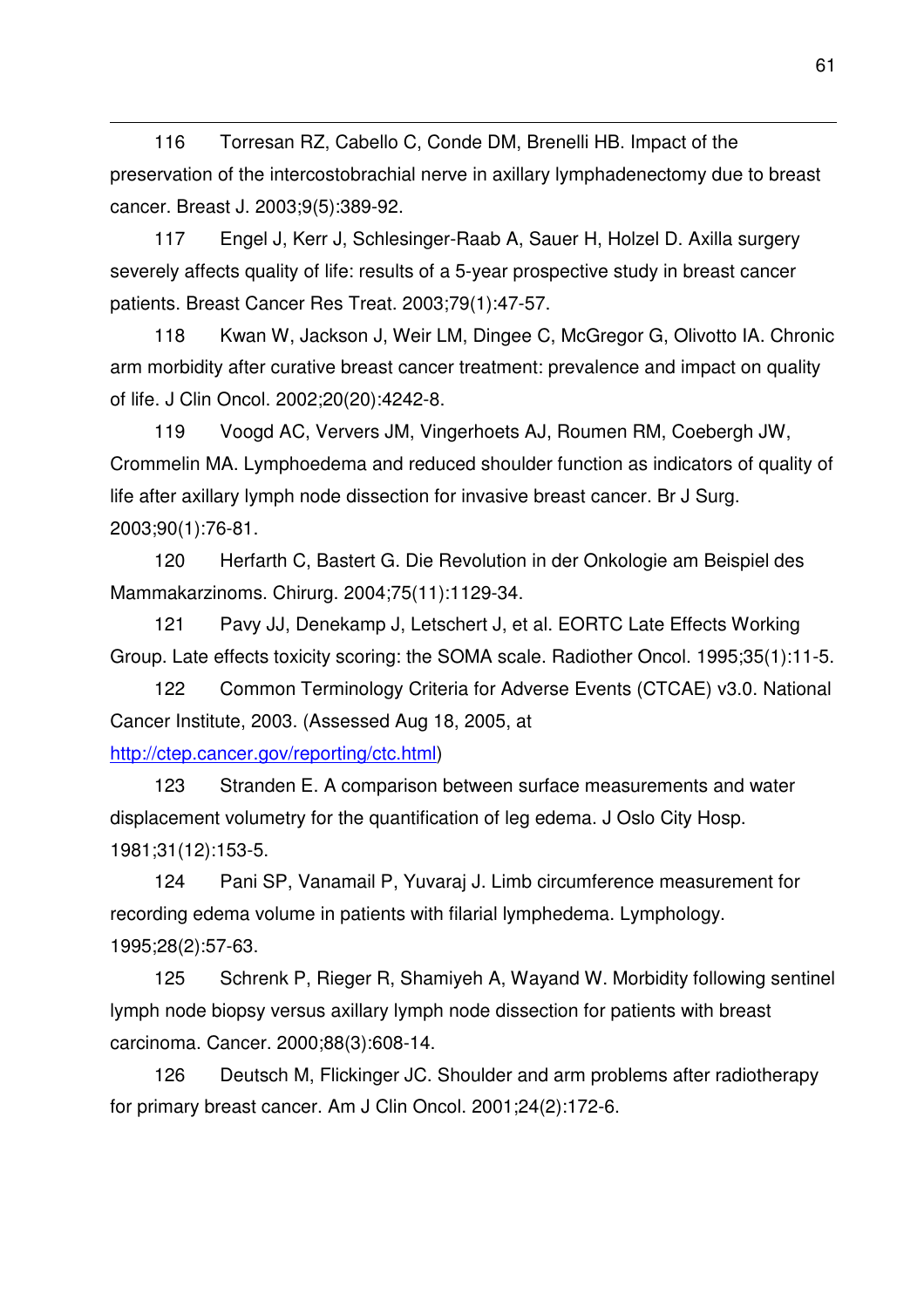127 Johansson S, Svensson H, Larsson LG, Denekamp J. Brachial plexopathy after postoperative radiotherapy of breast cancer patients--a long-term follow-up. Acta Oncol. 2000;39(3):373-82.

128 Haid A, Kuehn T, Konstantiniuk P, et al. Shoulder-arm morbidity following axillary dissection and sentinel node only biopsy for breast cancer. Eur J Surg Oncol. 2002;28(7):705-10.

129 Peintinger F, Reitsamer R, Stranzl H, Ralph G. Comparison of quality of life and arm complaints after axillary lymph node dissection vs sentinel lymph node biopsy in breast cancer patients. Br J Cancer. 2003;89(4):648-52.

130 Mansel RE, Goyal A, Fallowfield L, Newcombe RG, on behalf of the ALMANAC Trialists Group. Sentinel node biopsy versus standard axillary treatment results of the randomized multicenter UK ALMANAC trial. Breast cancer Res Treat. 2004;88(1 Suppl):13.

131 Veronesi U, Paganelli G, Viale G, et al. A randomized comparison of sentinel-node biopsy with routine axillary dissection in breast cancer. N Engl J Med. 2003;349(6):546-53.

132 Veronesi U, Galimberti V, Mariani L, et al. Sentinel node biopsy in breast cancer: early results in 953 patients with negative sentinel node biopsy and no axillary dissection. Eur J Cancer. 2005;41(2):231-7.

133 Cabanas RM. An approach for the treatment of penile carcinoma. Cancer. 1977;39(2):456-66.

134 Morton DL, Wen DR, Wong JH, et al. Technical details of intraoperative lymphatic mapping for early stage melanoma. Arch Surg. 1992;127(4):392-9.

135 Krag DN, Weaver DL, Alex JC, Fairbank JT. Surgical resection and radiolocalization of the sentinel lymph node in breast cancer using a gamma probe. Surg Oncol. 1993;2(6):335-40.

136 Giuliano AE, Kirgan DM, Guenther JM, Morton DL. Lymphatic mapping and sentinel lymphadenectomy for breast cancer. Ann Surg. 1994;220(3):391-401.

137 Cox CE, Pendas S, Cox JM, et al. Guidelines for sentinel node biopsy and lymphatic mapping of patients with breast cancer. Ann Surg. 1998;227(5):645-53.

138 Pressman PI. Surgical treatment and lymphedema. Cancer. 1998;83(12 Suppl American):2782-7.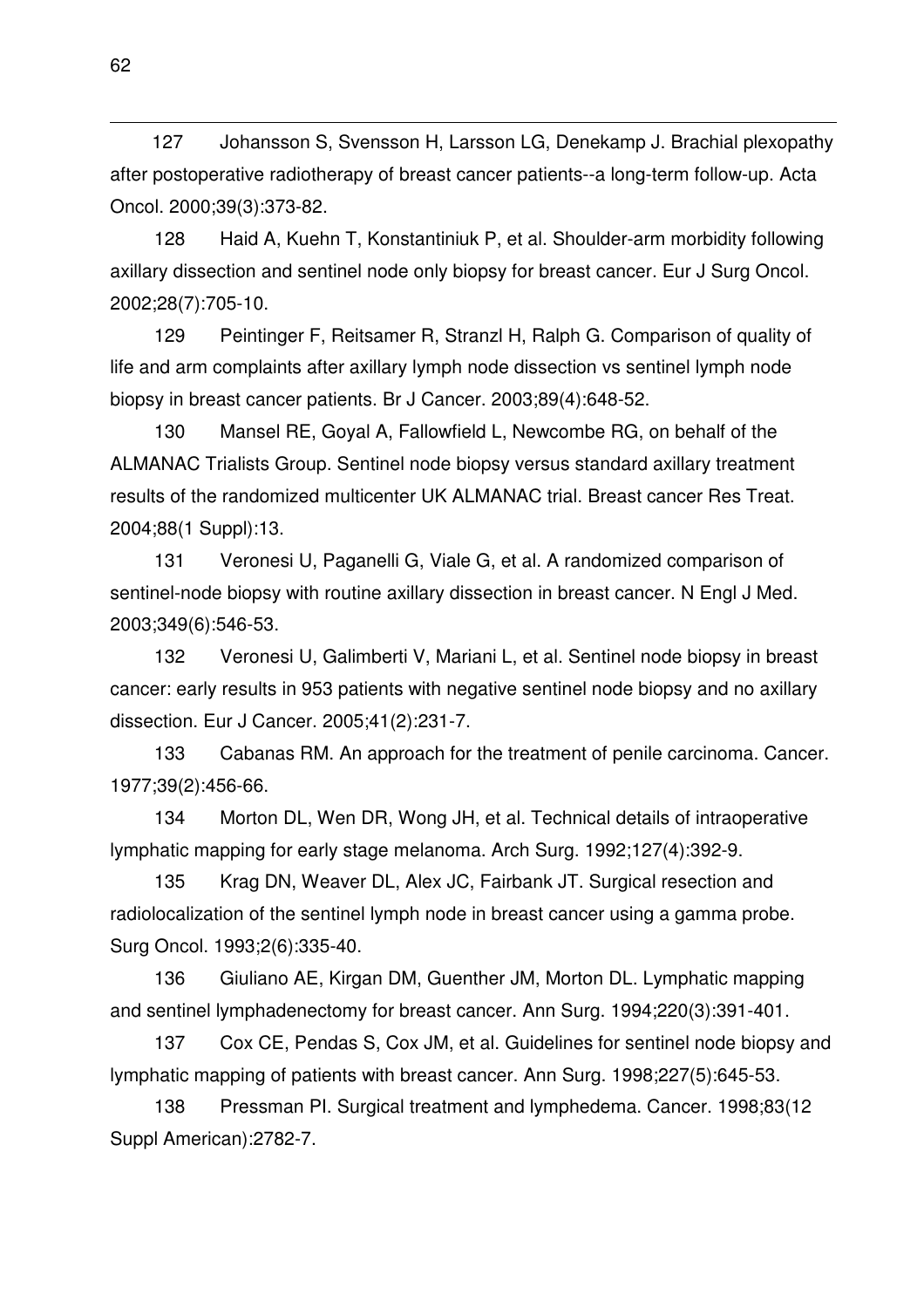139 Kuhn T, Bembenek A, Buchels H, et al. German Breast Society. Sentinel node biopsy in breast cancer. Nuklearmedizin. 2004;43(1):4-9.

140 Kuhn T, Bembenek A, Buchels H, et al. Sentinel-Node-Biopsie beim Mammakarzinom. Geburtshilfe Frauenheilkd 2003;63(09):835-40.

l

141 Suzanne F, Emering C, Wattiez A, Bournazeau JA, Bruhat MA, Jacquetin B. Axillary lymphadenectomy by lipo-aspiration and endoscopic picking. Apropos of 72 cases. Chirurgie. 1997;122(2):138-42.

142 Salvat J, Knopf JF, Ayoubi JM, et al. Endoscopic exploration and lymph node sampling of the axilla. Preliminary findings of a randomized pilot study comparing clinical and anatomo-pathologic results of endoscopic axillary lymph node sampling with traditional surgical treatment. Eur J Obstet Gynecol Reprod Biol. 1996;70(2):165-73.

143 Brunt LM, Jones DB, Wu JS, Brunt EM, Radford DM. Endoscopic axillary lymph node dissection: an experimental study in human cadavers. J Am Coll Surg. 1998;187(2):158-63.

144 Avrahami R, Nudelman I, Watenberg S, Lando O, Hiss Y, Lelchuk S. Minimally invasive surgery for axillary dissection. Cadaveric feasibility study. Surg Endosc. 1998;12(5):466-8.

145 Paepke S, Schwarz-Boeger U, Kiechle M, Jacobs VR. Axillary Dissection with Access Minimized (ADAM): a new technique for lymph node dissection in conservative surgery for breast cancer. Int J Fertil Womens Med. 2003;48(5):232-7.

146 Tsangaris TN, Trad K, Brody FJ, Jacobs LK, Tsangaris NT, Sackier JM. Endoscopic axillary exploration and sentinel lymphadenectomy. Surg Endosc. 1999;13(1):43-7.

147 Langer I, Kocher T, Guller U, et al.. Long-term outcomes of breast cancer patients after endoscopic axillary lymph node dissection: a prospective analysis of 52 patients. Breast Cancer Res Treat. 2005;90(1):85-91.

148 Britton KE, Jan H, al-Yasi AR, Biassoni L, Carroll MJ, Granowska M. Efficacy of immunoscintigraphy for detection of lymph node metastases. Recent Results Cancer Res. 2000;157:3-11.

149 Avril N, Dose J, Ziegler S, Janicke S, Schwaiger M. Diagnosis of breast carcinoma and locoregional lymph nodes with positron emission tomography, Radiologe. 1997;37(9):741-8.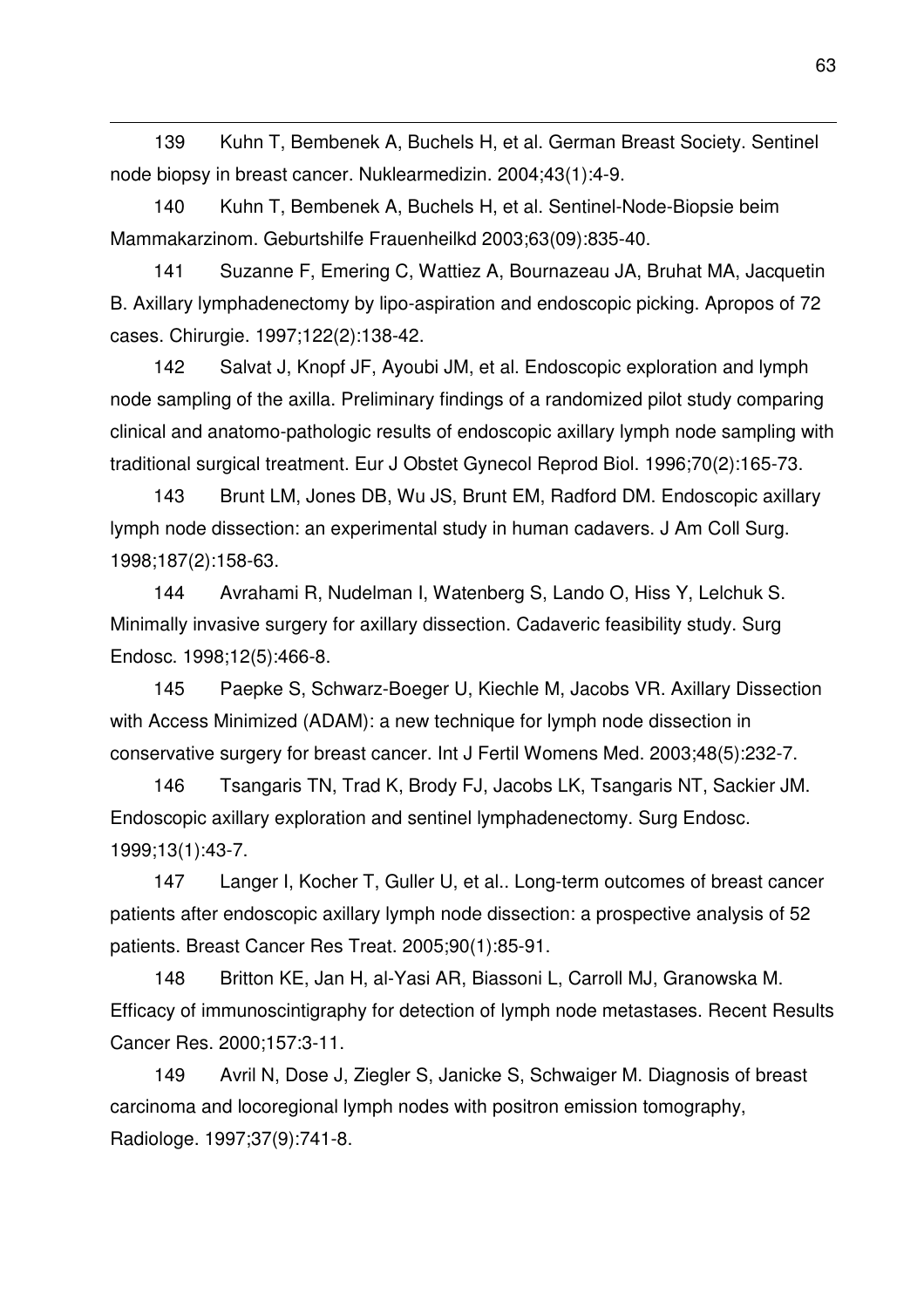150 Albrecht MR, Zink K, Busch W, Ruhl U. Dissection or irradiation of the axilla in postmenopausal patients with breast cancer? Long-term results and long-term effects in 655 patients. Strahlenther Onkol. 2002;178(9):510-6.

151 Taneja C, Cady B. Decreasing role of lymphatic system surgery in surgical oncology. J Surg Oncol. 2005 Feb 1;89(2):61-6.

152 Fisher B, Jeong JH, Anderson S, Bryant J, Fisher ER, Wolmark N. Twenty-five-year follow-up of a randomized trial comparing radical mastectomy, total mastectomy, and total mastectomy followed by irradiation. N Engl J Med. 2002;347(8):567-75.

153 Luini A, Gatti G, Ballardini B, et al. Development of axillary surgery in breast cancer. Ann Oncol. 2005;16(2):259-62.

154 Greco M, Agresti R, Cascinelli N, et al. Breast cancer patients treated without axillary surgery: clinical implications and biologic analysis. Ann Surg. 2000;232(1):1-7.

155 Martelli G, Boracchi P, De Palo M, et al. A randomized trial comparing axillary dissection to no axillary dissection in older patients with T1N0 breast cancer: results after 5 years of follow-up. Ann Surg. 2005;242(1):1-9.

156 Cady B. A contemporary view of axillary dissection. Ann Surg. 2000;232(1):8-9.

157 Early Breast Cancer Trialists' Collaborative Group. Polychemotherapy for early breast cancer: an overview of the randomised trials. Lancet. 1998;352(9132):930- 42.

158 Kaufmann M, von Minckwitz G, Eiermann W, Hilfrich J, Jonat W, Kreienberg R. Therapie primärer Mammakarzinome. Dtsch Ärzteblatt. 2004;101(4):190- 4.

159 Lin PP, Allison DC, Wainstock J, et al. Impact of axillary lymph node dissection on the therapy of breast cancer patients. J Clin Oncol. 1993;11(8):1536-44.

160 Goldhirsch A, Glick JH, Gelber RD, Coates AS, Senn HJ. Meeting highlights: International Consensus Panel on the Treatment of Primary Breast Cancer. Seventh International Conference on Adjuvant Therapy of Primary Breast Cancer. J Clin Oncol. 2001;19(18):3817-27.